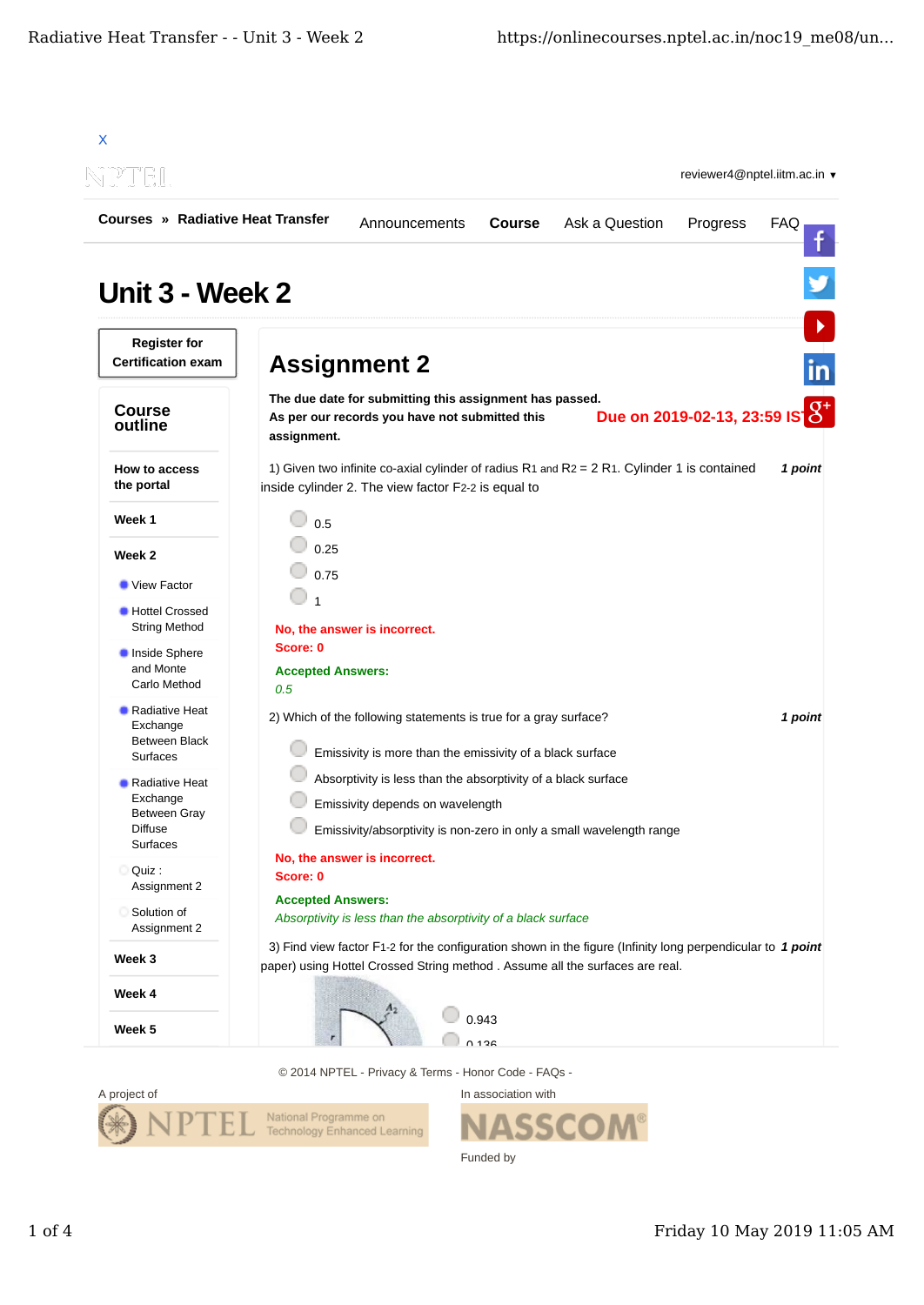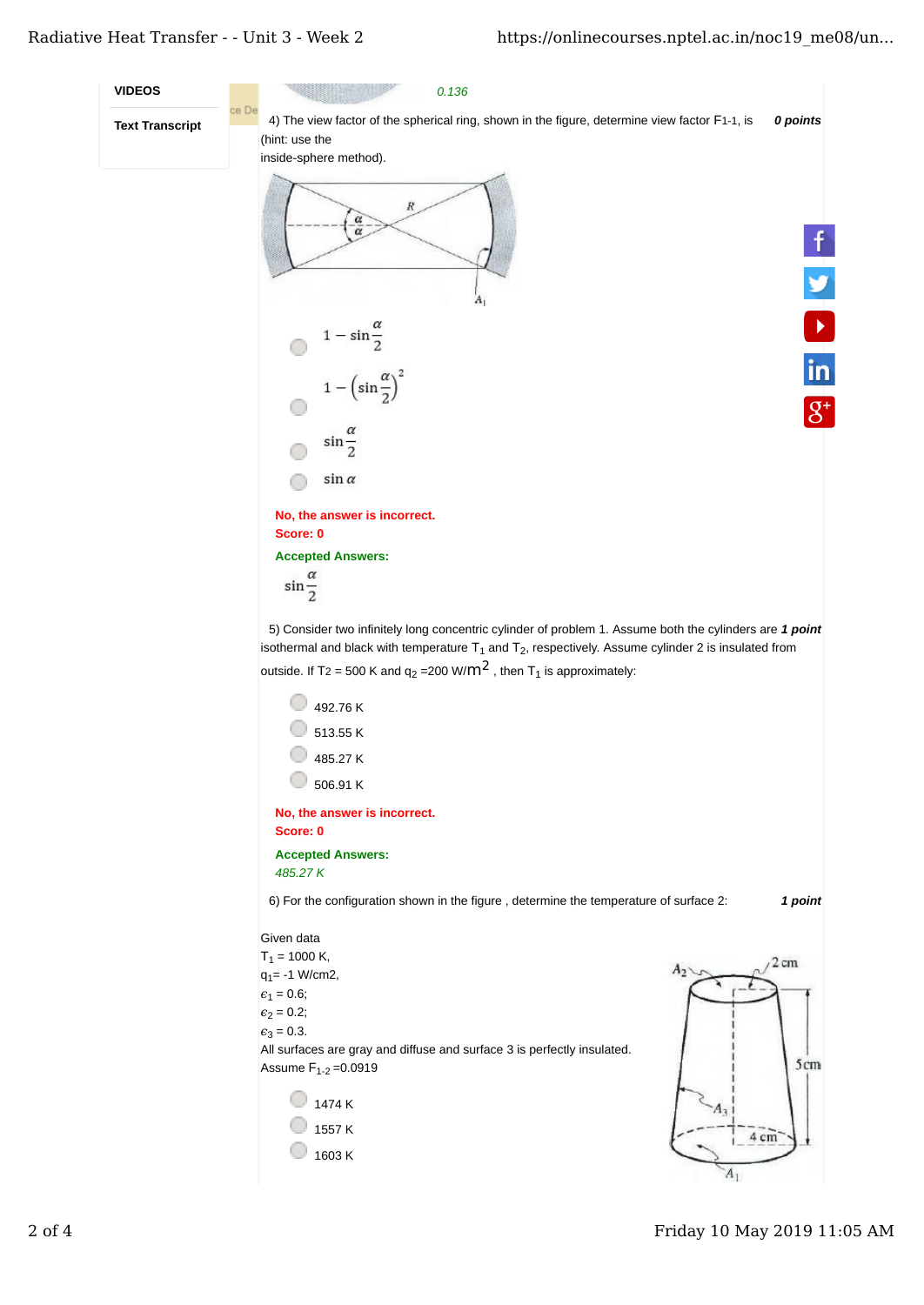| 1409 K                                                                     |                                                                                                                                                                                                                                                                                                                    |
|----------------------------------------------------------------------------|--------------------------------------------------------------------------------------------------------------------------------------------------------------------------------------------------------------------------------------------------------------------------------------------------------------------|
| No, the answer is incorrect.<br>Score: 0                                   |                                                                                                                                                                                                                                                                                                                    |
| <b>Accepted Answers:</b><br>1474 K                                         |                                                                                                                                                                                                                                                                                                                    |
|                                                                            | 7) Consider a small cubical black-walled enclosure with side 10 cm. The bottom surface is<br>1 point<br>electrically heated to 1500 K, while the side walls are insulated. The top side is exposed to the<br>f<br>environment, such that its temperature is 500 K. The heating requirements for the bottom wall is |
| 17000 W                                                                    |                                                                                                                                                                                                                                                                                                                    |
| 15000 W                                                                    |                                                                                                                                                                                                                                                                                                                    |
| 1500 W                                                                     |                                                                                                                                                                                                                                                                                                                    |
| 1700 W                                                                     | $\overline{\mathsf{in}}$                                                                                                                                                                                                                                                                                           |
| No, the answer is incorrect.                                               |                                                                                                                                                                                                                                                                                                                    |
| Score: 0                                                                   | $g^*$                                                                                                                                                                                                                                                                                                              |
| <b>Accepted Answers:</b><br>1700W                                          |                                                                                                                                                                                                                                                                                                                    |
| 8) Which of the following is true for metallic surfaces                    | 1 point                                                                                                                                                                                                                                                                                                            |
|                                                                            | The surface emissivity does not depend on direction                                                                                                                                                                                                                                                                |
| Have very low reflectivity                                                 |                                                                                                                                                                                                                                                                                                                    |
|                                                                            | Are almost transparent outside a small spectral interval                                                                                                                                                                                                                                                           |
| Have low emissivity                                                        |                                                                                                                                                                                                                                                                                                                    |
| No, the answer is incorrect.<br>Score: 0                                   |                                                                                                                                                                                                                                                                                                                    |
| <b>Accepted Answers:</b><br>Have low emissivity                            |                                                                                                                                                                                                                                                                                                                    |
|                                                                            | 9) Which of the following statements is always true for a diffuse surface<br>1 point                                                                                                                                                                                                                               |
| Has an emissivity of 1                                                     |                                                                                                                                                                                                                                                                                                                    |
| Emissivity does not depend on wavelength                                   |                                                                                                                                                                                                                                                                                                                    |
|                                                                            | Spectral hemispherical emissivity is equal to spectral hemispherical absorptivity                                                                                                                                                                                                                                  |
|                                                                            | Total hemispherical emissivity is equal to total hemispherical absorptivity                                                                                                                                                                                                                                        |
| No, the answer is incorrect.<br>Score: 0                                   |                                                                                                                                                                                                                                                                                                                    |
| <b>Accepted Answers:</b>                                                   |                                                                                                                                                                                                                                                                                                                    |
|                                                                            | Spectral hemispherical emissivity is equal to spectral hemispherical absorptivity                                                                                                                                                                                                                                  |
| radiation of 1000 W/m <sup>2</sup> . The radiosity of the plate surface is | 10)An isothermal plate (gray surface) at T=300 K with emissivity 0.5 is exposed to normal solar 1 point                                                                                                                                                                                                            |
| 629.63 W/m <sup>2</sup>                                                    |                                                                                                                                                                                                                                                                                                                    |
| 729.63 W/m <sup>2</sup>                                                    |                                                                                                                                                                                                                                                                                                                    |
| 640.45 W/m <sup>2</sup>                                                    |                                                                                                                                                                                                                                                                                                                    |
| 780.43 W/m <sup>2</sup>                                                    |                                                                                                                                                                                                                                                                                                                    |
| No, the answer is incorrect.                                               |                                                                                                                                                                                                                                                                                                                    |
| Score: 0<br><b>Accepted Answers:</b>                                       |                                                                                                                                                                                                                                                                                                                    |
| 729.63 W/m <sup>2</sup>                                                    |                                                                                                                                                                                                                                                                                                                    |